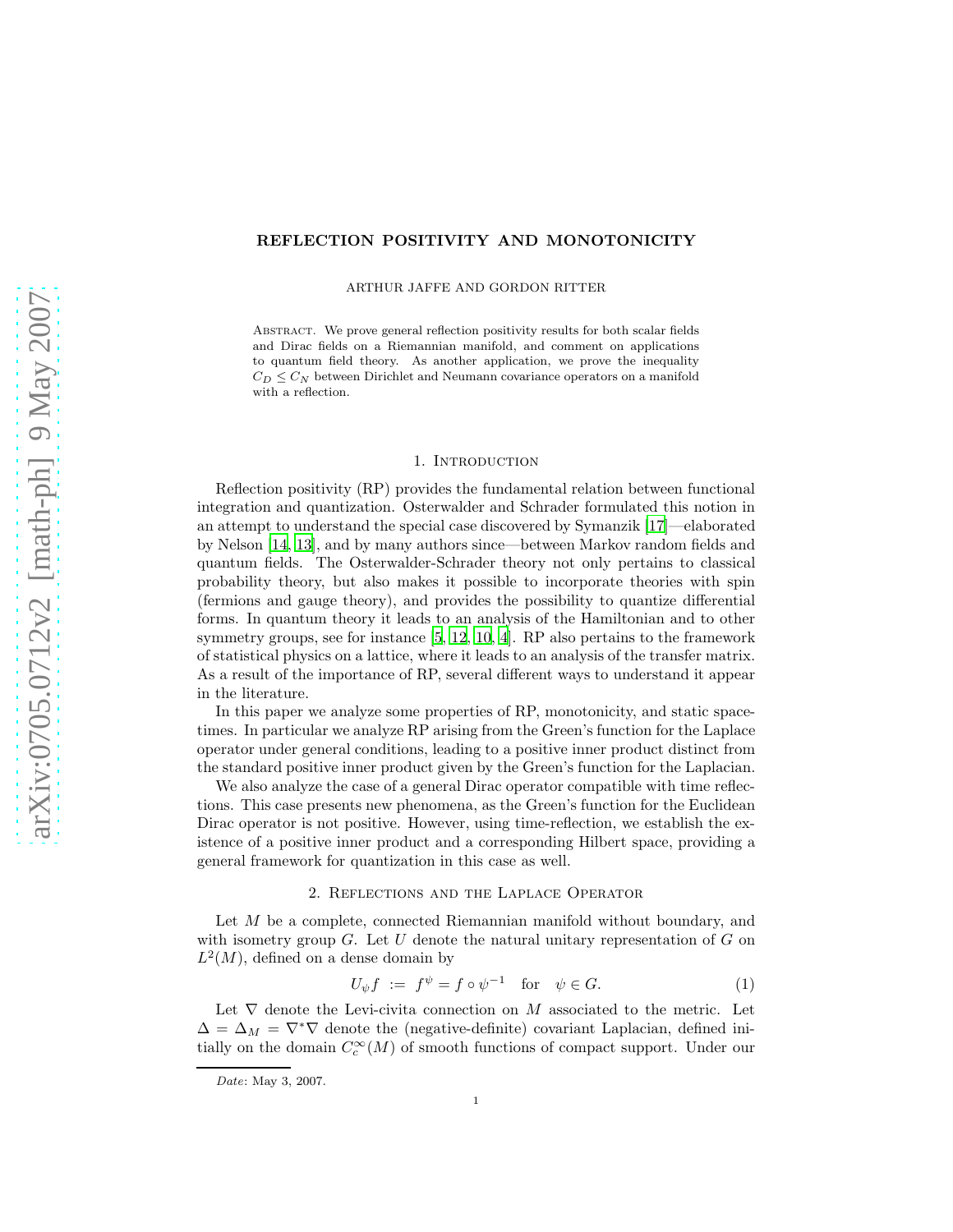assumptions, it follows that  $\Delta$  is essentially self-adjoint on this domain ([\[6](#page-9-3)]; see also [\[2\]](#page-9-4)), and so naturally we consider the unique self-adjoint extension and use the spectral theorem accordingly. The operator  $U_{\psi}$  commutes with  $\Delta$ , which can be seen by writing  $\Delta = d^*d$  on 0-forms. The resolvent  $C = (-\Delta + m^2)^{-1}$  is a bounded operator on  $L^2(M)$ . It also follows<sup>[1](#page-1-0)</sup> that  $[U_\psi, C] = 0$ , which becomes  $Cf^\psi = (Cf)^\psi$ in the notation of eq. [\(1\)](#page-0-0).

For  $\theta \in G$ , the *fixed-point set* is the set

$$
M^{\theta} = \{ p \in M : \theta(p) = p \}.
$$

The isometry  $\theta$  is said to be a *reflection* if  $d\theta_p$  is a hyperplane reflection in the tangent space for some  $p \in M^{\theta}$ . In this case,  $M^{\theta}$  is a disjoint union of totally geodesic submanifolds, at least one of which is of codimension one [\[1\]](#page-9-5). Any codimension-one component of  $M^{\theta}$  is called a *reflection hypersurface*.

To formulate a general notion of reflection positivity, let  $M$  be a complete connected Riemannian manifold with a reflection  $\theta$ . Let  $\Omega \subset M$  be a submanifold with boundary  $\partial\Omega$ , such that  $\partial\Omega$  is contained in a union of reflection hypersurfaces. Let  $f \in L^2(M)$  be a complex-valued function with support  $\mathscr{S}_f$ , which is of class  $C^2$ (i.e. all second derivatives are continuous), such that

<span id="page-1-1"></span>
$$
\theta(\mathcal{S}_f) \subseteq \Omega \quad \text{and} \quad \text{vol}(\Omega \cap \mathcal{S}_f) = 0. \tag{2}
$$

We do **not** assume that  $\theta$  is *disecting*, i.e. that  $M \setminus M^{\theta}$  is disconnected.

**Example 1.** Choose coordinates  $(t, \vec{x})$  on  $\mathbb{R}^d$ , and define  $\mathbb{R}^d_+$  and  $\mathbb{R}^d_-$  to be the half-spaces with  $t \geq 0$  or  $t \leq 0$  respectively. Let f be such that  $\mathscr{S}_f \subseteq \mathbb{R}^d_+$ , and  $\Omega \subseteq \mathbb{R}^d_+$  with  $\partial \Omega \subseteq \{t = 0\}.$ 

**Example 2.** Let T be a Riemann surface with an antiholomorphic involution  $\theta$ :  $T \to T$ , such as  $\theta(z) = 1/\overline{z}$  on the Riemann sphere. Accordingly, write  $T = T_-\cup T_+$ , where  $T_{\pm}$  are closed,  $T^{\theta} = \partial T_{\pm}$ , and  $\theta : T_{+} \to T_{-}$ . Let  $\mathscr{S}_{f} \subseteq T_{+}$  and  $\Omega \subseteq T_{-}$  with  $\partial\Omega \subset T^{\theta}$ . For the Riemann sphere,  $T^{\theta}$  is the unit circle  $|z|=1$ .

<span id="page-1-4"></span>**Theorem 1.** Let M be complete and connected with a reflection  $\theta$ . Let f and  $\Omega$ be as above. Then

<span id="page-1-5"></span>
$$
0 \le \langle f^{\theta}, Cf \rangle. \tag{3}
$$

*Proof.* For  $u, v : M \to \mathbb{C}$ , let  $(u, v) = \overline{u} v dV$ , where dV denotes the natural Riemannian volume measure on M. Define  $u = Cf$  and note that, by eq. [\(2\)](#page-1-1),  $C^{-1}u^{\theta} = (C^{-1}u)^{\theta} = f^{\theta}$  has support in  $\Omega$ . Hence

<span id="page-1-2"></span>
$$
\langle u, f^{\theta} \rangle = \int_{\Omega} (u, C^{-1}u^{\theta}) = \int_{\Omega} [(u, C^{-1}u^{\theta}) - (C^{-1}u, u^{\theta})], \tag{4}
$$

where the second equality holds because  $C^{-1}u = f$  is zero a.e. in  $\Omega$ . Let n denote the unit normal vector to  $\partial\Omega$ . Now in [\(4\)](#page-1-2), replace  $C^{-1}$  with  $-\Delta+m^2$  and integrate by parts to find

<span id="page-1-3"></span>
$$
\langle f^{\theta}, u \rangle = \int_{\Omega} [(\Delta u, u^{\theta}) - (u, \Delta u^{\theta})] = \int_{\partial \Omega} [u^{\theta} \nabla_n \overline{u} - \overline{u} \nabla_n u^{\theta}] dS.
$$
 (5)

For  $p \in \partial\Omega$ , it clear that  $d\theta_p = d\theta_p^{-1} = \text{diag}(-1, 1, \dots, 1)$  in a coordinate basis for  $T_pM$  where the first coordinate is in the direction of  $n_p$  and the other directions

<span id="page-1-0"></span><sup>&</sup>lt;sup>1</sup>See for instance [\[11](#page-9-6), Theorem III.6.5].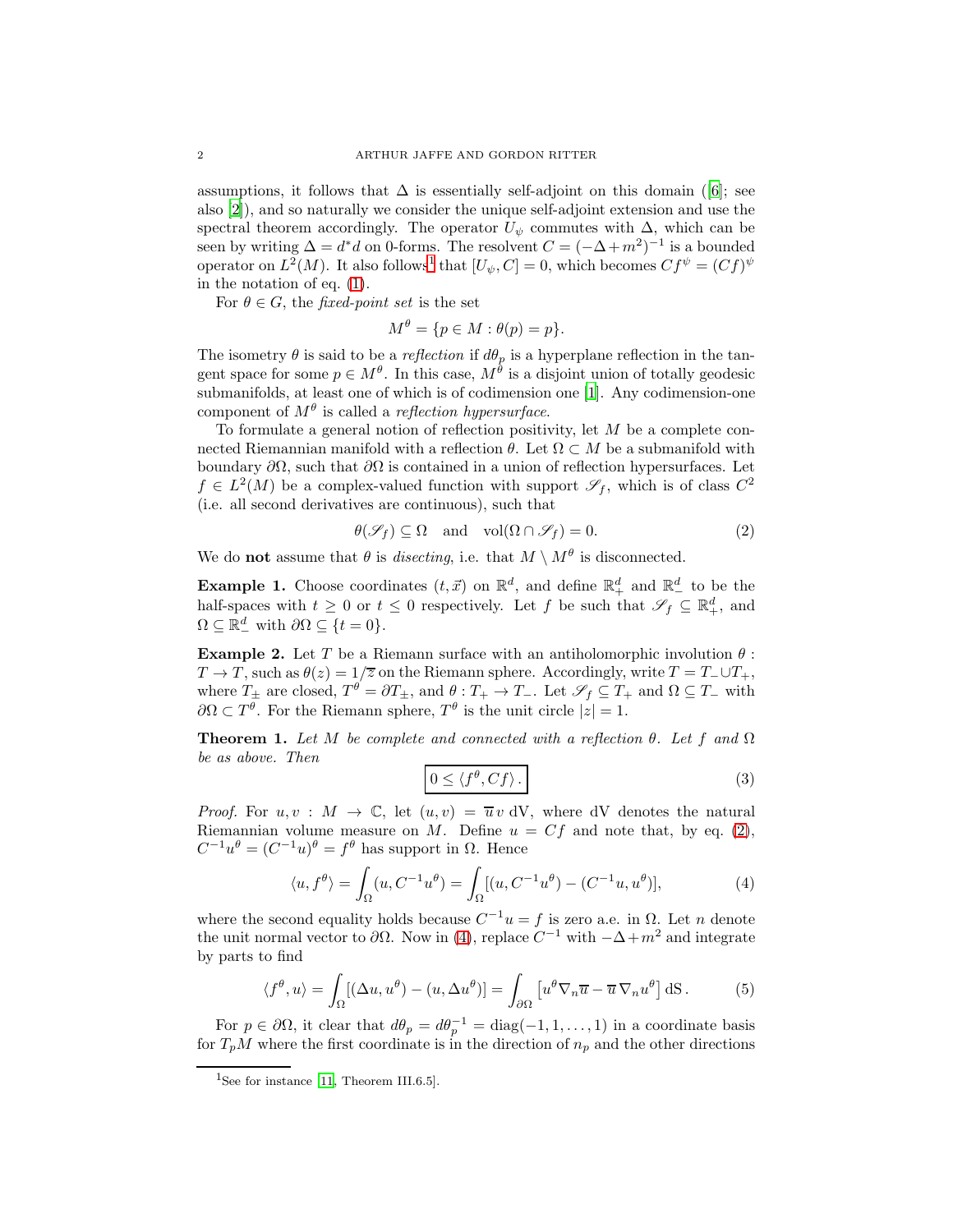are tangential to  $\partial\Omega$ . Hence  $(\nabla_n u^{\theta})_p = -(\nabla_n u)_p$ . Using this (and the identity  $u^{\theta} = u$  on  $\partial \Omega$ ) to simplify the second term in [\(5\)](#page-1-3), we have

$$
\langle f^{\theta}, Cf \rangle = 2\Re \int_{\partial \Omega} u \, \nabla_n \overline{u} \, \, \mathrm{d}S
$$

where  $\Re$  denotes the real part. We now show that this quantity is real (and positive), completing the proof.

<span id="page-2-0"></span>
$$
\int_{\partial\Omega} (u n_a \nabla^a \overline{u}) dS = \int_{\partial\Omega} (u n_a \nabla^a \overline{u}) dS = \int_{\Omega} \nabla_a (u \nabla^a \overline{u}) dV
$$

$$
= \int_{\Omega} (\nabla_a u \nabla^a \overline{u} + u \Delta \overline{u}) dV
$$

$$
= \int_{\Omega} (|\nabla u|^2 + m^2 |u|^2) dV \ge 0.
$$
(6)

To obtain [\(6\)](#page-2-0) we used that  $\Delta u = m^2 u$  a.e. on  $\Omega$ , which holds since  $\Omega \cap \mathscr{S}_f$  has measure zero.  $\square$ 

Theorem [1](#page-1-4) has applications to quantum field theory. For curved spacetimes which possess both a Riemannian and a Lorentzian section (such as the Schwarzschild black hole), eq. [\(3\)](#page-1-5) is the inner product in the one-particle space for scalar fields, and the positivity of this inner product is one of the cornerstones of the Euclidean approach. This was discovered by Osterwalder and Schrader [\[15,](#page-10-4) [16](#page-10-5)] for  $\mathbb{R}^d$ , and generalized to curved spacetimes in [\[9,](#page-9-7) [10](#page-9-1)]. From the proof of Theorem [1,](#page-1-4) we see that  $\langle f^{\theta}, Cf \rangle$  is twice the Euclidean action applied to the potential  $u = Cf$ , in the region  $Ω$ .

The action functional for a general scalar quantum field theory on a curved background may include a term of the form  $\xi R$ , where R is the Ricci scalar, and  $\xi$ is a real coupling constant. The special case  $\xi = 0$  is called *minimal coupling*; we now discuss the general case.

Let M be a complete connected Riemannian manifold with a reflection  $\theta$ . Let R be the Ricci scalar and  $\xi \in \mathbb{R}$  be such that

<span id="page-2-1"></span>
$$
0 < m^2 + \xi R \tag{7}
$$

everywhere on M. Then  $-\Delta + m^2 + \xi R$  has a self-adjoint extension which is invertible, and thus we define

$$
C_{\xi} = (-\Delta + m^2 + \xi R)^{-1}.
$$

Theorem 2. Let M be a complete connected Riemannian manifold with a reflection  $\theta$ , and assume the curvature bound [\(7\)](#page-2-1). Let f be as above. Then

$$
0 \le \langle f^{\theta}, C_{\xi} f \rangle . \tag{8}
$$

Proof. Following the same steps as leading to [\(6\)](#page-2-0), we have

$$
\langle f^{\theta}, C_{\xi} f \rangle = 2 \int_{\Omega} \left[ |\nabla u|^2 + (m^2 + \xi R)|u|^2 \right] dV.
$$

The conclusion follows.  $\Box$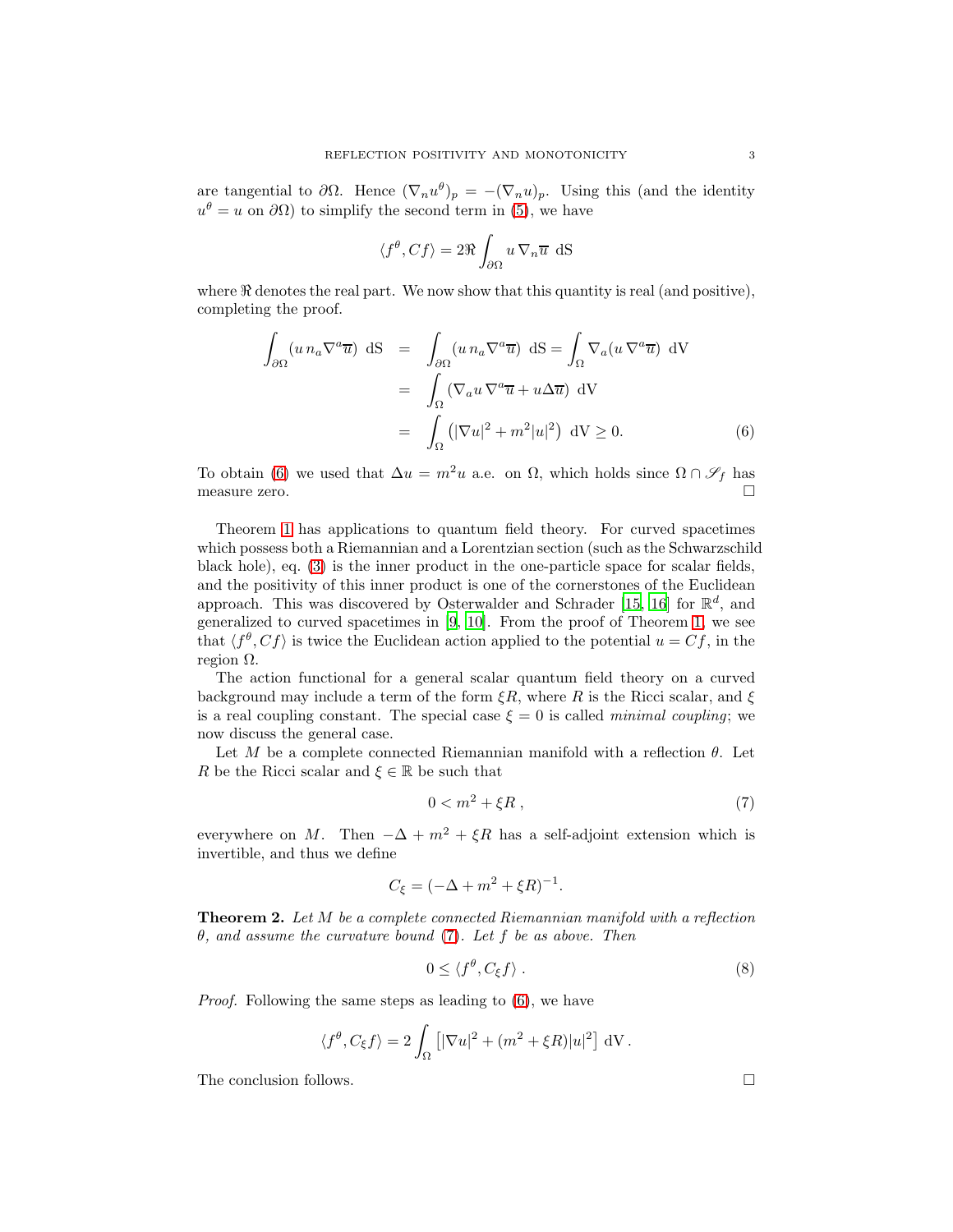#### 3. Comparison of Dirichlet and Neumann Covariance

Glimm and Jaffe [\[8,](#page-9-8) [7\]](#page-9-9) discovered that reflection positivity for free Euclidean fields is equivalent to the operator-monotonicity of the Green's operator  $C$ , as one varies boundary conditions on the  $t = 0$  plane. More precisely  $C_D \leq C_N$ , where D, N denote respectively the classical Dirichlet or Neumann boundary conditions at  $t = 0$ . The proof remarks that Green's functions satisfying Dirichlet and Neumann boundary conditions can be obtained using mirror charges, and these representations lead to reflection positivity. De Angelis, de Falco, and Di Genova [\[3\]](#page-9-10) used this property to give a simple proof of reflection positivity for manifolds with an isometric involution  $\theta$ ; we also use this method here.

We first discuss Dirichlet and Neumann conditions on manifolds in general, and then in the special case of a reflection, give a simple proof of the fundamental inequality  $C_D \leq C_N$ .

<span id="page-3-0"></span>**Lemma 3.** Let M be complete and connected with a reflection  $\theta$ . Let  $\mathcal{O} \subset M$  be a submanifold with boundary  $\partial \mathscr{O} \subseteq M^{\theta}$ . Let  $C_{D,N}$  denote the resolvent of the Laplace operator on  $L^2(\mathcal{O})$  with either Dirichlet (D) or Neumann (N) boundary conditions on ∂O. Then

$$
C_D = (I - U_\theta)C, \quad C_N = (I + U_\theta)C, \quad and \quad U_\theta C = \frac{1}{2}(C_D - C_N) \quad on \quad L^2(\mathcal{O}).
$$

*Proof.* Write C in integral form with kernel  $\mathscr{C}$ , so that

$$
(Cf)(x) = \int_M \mathscr{C}(x, y) f(y) \, d\text{vol}_y
$$

where vol is the Riemannian volume measure; in coordinates  $dvol_x = (\det g_{ab})^{1/2} dx$ . Note that  $\mathscr{C}: M \times M \to \mathbb{R}$  is not defined on the diagonal  $x = y$ . The two fundamental properties of the kernel  $\mathscr C$  are invariance under the diagonal action of  $G \subset G \times G$ , and that it is a Green's function. Thus

$$
\mathscr{C}(gx, gy) = \mathscr{C}(x, y) \quad \forall g \in G
$$
, and  $(-\Delta_x + m^2)\mathscr{C}(x, y) = \delta_x(y)$ .

To prove the second property, write

$$
f(x) = ((-\Delta + m^2)Cf)(x) = \int (-\Delta_x + m^2)\mathscr{C}(x, y)f(y) \, d\text{vol}_y.
$$

Then by definition,  $(-\Delta_x + m^2)$ % $(x, y) = \delta_x(y)$  as distributions.

Since  $[C, U_{\theta}] = 0$ , the integral kernel of  $U_{\theta}C$  is  $\mathscr{C}(\theta x, y)$ . Thus the kernel of  $(I-U_{\theta})C$  is

$$
k_{-}(x,y):=\mathscr{C}(x,y)-\mathscr{C}(\theta x,y).
$$

Clearly for  $x \in \partial \mathscr{O}$  or  $y \in \partial \mathscr{O}$ , we have  $k_-(x, y) = 0$ , so  $k_-\$  satisfies Dirichlet boundary conditions. Also,

$$
(-\Delta_x + m^2)k_-(x, y) = \delta_x(y) - \delta_x(\theta y).
$$

For  $x \in \mathscr{O}$ , it follows that  $\delta_x \circ \theta$  vanishes for test functions supported in  $\mathscr{O}$ , and hence  $k_$  is the Dirichlet Green's function in  $\mathscr O$ . Now

$$
k_+(x,y) := \mathscr{C}(x,y) + \mathscr{C}(\theta x,y)
$$

is also a Green's function in  $\mathscr O$  for the same reason. Let  $\mathscr C_y(x) = \mathscr C(x, y)$  and let  $\partial_n$  denote the normal derivative in the variable x on the boundary  $\partial\mathcal{O}$ . Then

$$
\partial_n(\mathscr{C}^{\theta}_y)|_p = -\partial_n \mathscr{C}_y|_p \text{ for } p \in \partial \mathscr{O}.
$$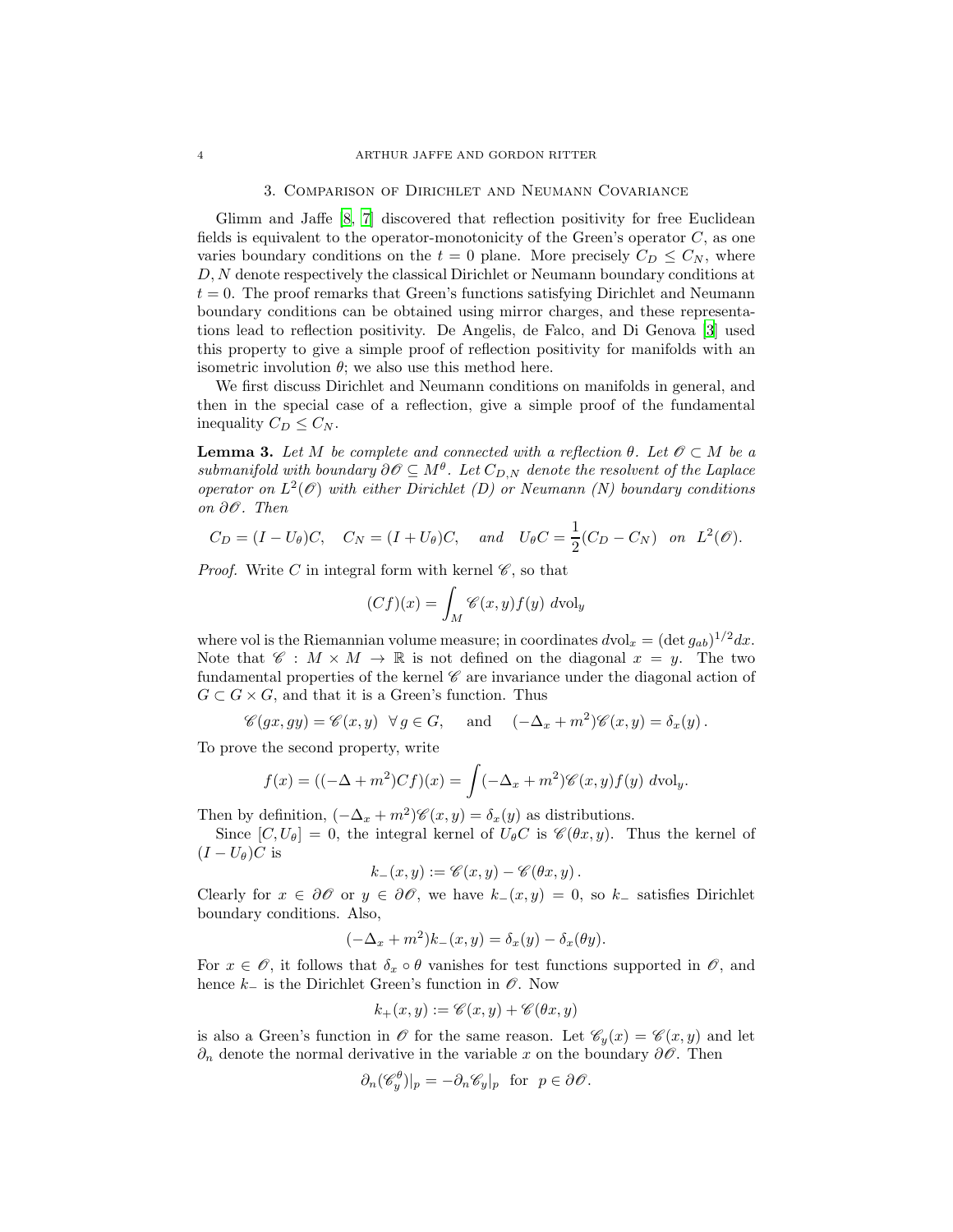It follows that  $\partial_n k_+ = 0$  on  $\partial \mathcal{O}$ , so  $k_+$  is the Neumann Green's function on  $\mathcal{O}$ , completing the proof.  $\Box$ 

We now prove the operator inequality stated previously. The result is known for  $M = \mathbb{R}^d$ , though the proof which has appeared in the literature is complicated due to delicate issues concerning the domains of self-adjoint operators and associated quadratic forms. We present a simpler proof that also generalizes to manifolds.

**Theorem 4.** Let M be complete and connected with a reflection  $\theta$ . Let  $\mathcal O$  be a submanifold with boundary  $\partial \mathscr{O} \subseteq M^{\theta}$ . Then

$$
C_D \leq C_N \quad on \quad L^2(\mathcal{O}).
$$

*Proof.* By Lemma [3,](#page-3-0) for  $f \in C_c^{\infty}(\mathscr{O})$ , we have

<span id="page-4-0"></span>
$$
\langle f, (C_N - C_D)f \rangle = 2 \langle f, U_{\theta} C f \rangle. \tag{9}
$$

Now apply Theorem [1](#page-1-4) with  $\Omega = \mathscr{O}^c \cup \partial \mathscr{O}$ . The boundary of  $\Omega$  is the same as the boundary of  $\mathscr O$ , and the common boundary is contained in  $M^{\theta}$ . The support  $\mathscr S_f$ of f is disjoint from  $\Omega$  (up to sets of measure zero), so Theorem [1](#page-1-4) can be applied. Thus [\(9\)](#page-4-0) is positive and  $C_D \leq C_N$  as desired.

## 4. The Dirac Operator

A certain sense of mystery surrounds Euclidean fermions. It revolves about two issues, the more elementary of which is whether the Euclidean Green's functions are reflection positive. In the case of Pfaffian or determinantal imaginary-time Green's functions, this reduces to the question of reflection positivity for the pair correlation function. In the following, we resolve this question in the affirmative, giving a proof that is at once very simple, and very general; our proof applies to any bundle of Clifford modules over a static manifold.

<span id="page-4-2"></span>4.1. Clifford Bundles. Let M be a Riemannian manifold. The Clifford algebra of the cotangent space  $T_x^*M$  (with its natural inner product) will be denoted  $\text{Cl}_x$ , and the association of the vector space  $Cl_x$  to the point x defines the Clifford bundle  $Cl(M) \to M$ .

Now suppose  $E \to M$  is a Hermitian vector bundle such that each fiber  $E_x$  is a Hermitian  $Cl_{\tau}$ -module in a smooth fashion. Let  $\Gamma(E)$  denote the space of smooth sections, and let  $\Gamma(E; \mathcal{O})$  denote the space of local sections over an open set  $\mathcal{O} \subset M$ . Extend the notation to allow  $\mathcal O$  to be a submanifold with boundary.

Let  $E \to M$  be endowed with a connection  $\nabla$ . Since  $E_x$  is a Cl<sub>x</sub>-module, the inclusion  $T_x^*(M) \subset \mathrm{Cl}_x$  gives rise to a natural bundle map  $\mathfrak{m}: T^* \otimes E \to E$  called Clifford multiplication. Explicitly, we have a sequence

<span id="page-4-1"></span>
$$
\Gamma(E) \xrightarrow{\nabla} \Gamma(T^* \otimes E) \xrightarrow{\mathfrak{m}} \Gamma(E). \tag{10}
$$

Denote Clifford multiplication simply by  $\xi \cdot v := \mathfrak{m}(\xi \otimes v)$ . Composing the maps [\(10\)](#page-4-1) gives the Dirac operator

$$
\emptyset \ = \ \mathfrak{m} \nabla \ : \ \Gamma(E) \longrightarrow \Gamma(E).
$$

Many computations are facilitated by the use of local coordinates. Let  $\mathscr O$  be an open subset of M on which we have defined an orthonormal frame  ${e_i}$  of tangent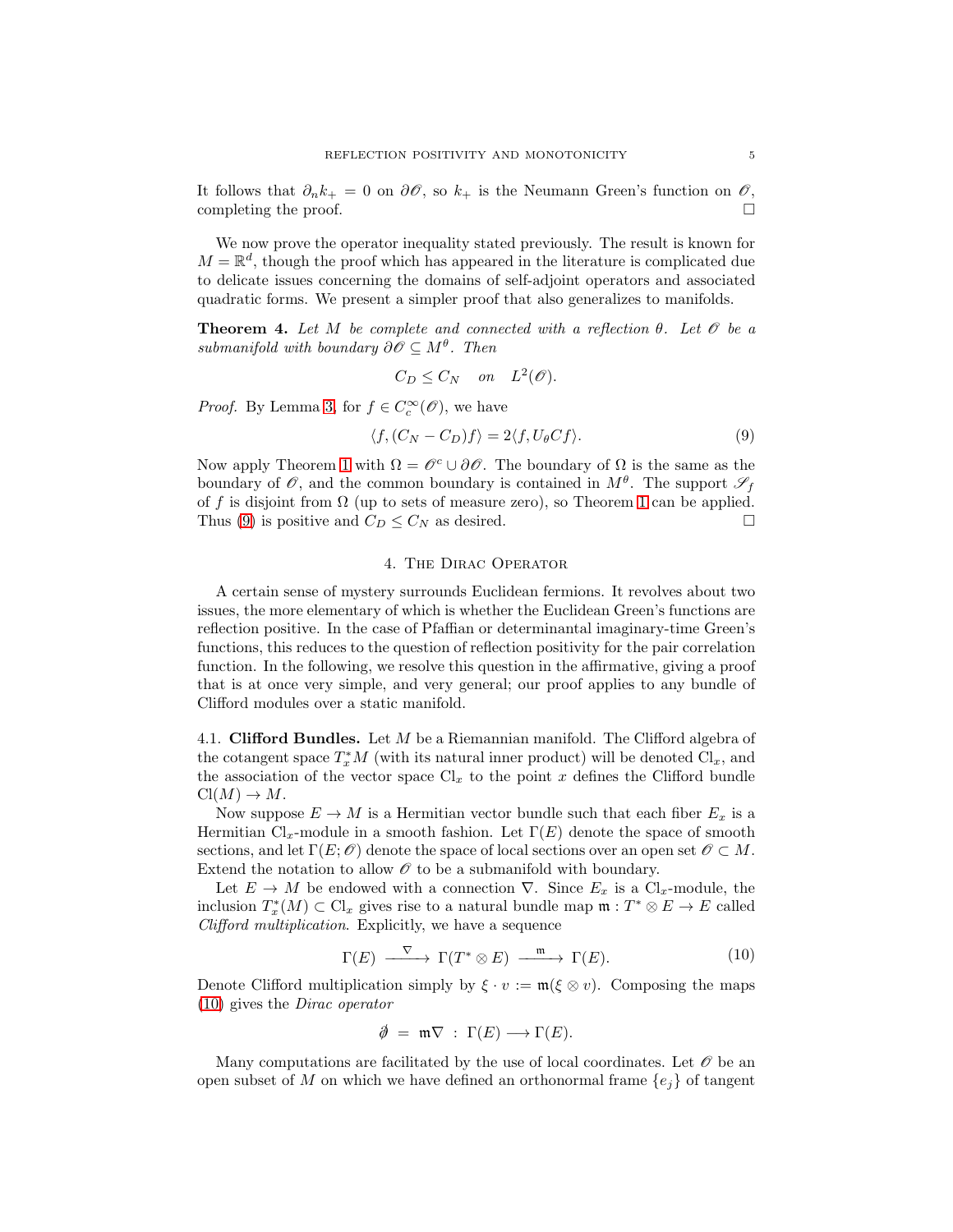vector fields, and let  $\{v_j\}$  denote a dual coframe of 1-forms. For  $\phi \in \Gamma(E; \mathcal{O})$ , the above definitions imply that

$$
\oint \phi = \sum_j v_j \cdot \nabla_{e_j} \phi.
$$

A Clifford connection on E is a metric connection  $\nabla$  that is a derivation with respect to Clifford multiplication, i.e.

$$
\nabla_X(v \cdot s) = (\nabla_X v) \cdot s + v \cdot \nabla_X s
$$

for a vector field X, a 1-form v, and a section s. In the first term,  $\nabla_X v$  denotes the Levi-civita connection on M, while in the second term  $\nabla_X$  denotes the connection on E.

If  $\nabla$  is a Clifford connection on a boundaryless manifold, then  $\partial$  is a skewsymmetric operator on the domain of smooth, compactly supported sections [\[18,](#page-10-6) Prop. 1.1, p. 246].

4.2. Reflection Positivity. Let  $M$  be a complete Riemannian manifold. Further assume M is *static*; then there are coordinates  $(x^{i}: 0 \leq i \leq d-1)$  such that  $\partial/\partial x^{0}$ is a hypersurface-orthogonal Killing field. In many examples from physics,  $x^0$  plays the role of (Euclidean) time, so we also write  $t = x^0$ .

Corresponding to the local frame  $\partial/\partial x^i$  is a dual frame of one-form fields,  $dx^i$ . Let  $\gamma^i$  denote the operator of Clifford multiplication by  $dx^i$ , so that  $\gamma^i(v) = dx_i \cdot v$ . Then

$$
\{\gamma^i, \gamma^j\} = 2g^{ij}I\,,\tag{11}
$$

where  $g^{ij}$  is the inverse metric, and I is the identity on fibers of E. Since the coordinate  $t = x^0$  is determined (up to a constant) by the geometry, the operator  $\gamma^0$ does have a coordinate-free meaning, whereas in general,  $\gamma^i$  for  $i \neq 0$  are coordinatedependent.

Locally, a static metric takes the form

<span id="page-5-1"></span>
$$
ds2 = F(x)dt2 + Gab(x)dxa dxb.
$$
 (12)

where  $F$  and  $G_{ab}$  are t-independent functions. After an arbitrary choice of a timezero slice  $\Sigma = \{t = 0\}$ , M has the structure

$$
M = \Omega_- \cup \Sigma \cup \Omega_+, \qquad \partial \Omega_\pm = \Sigma \ .
$$

Let  $\epsilon : \Omega_+ \to \Omega_-$  be the natural reflection map, which in coordinates is given by

$$
\epsilon(t,y)=(-t,y),
$$

where y is a coordinate on  $\Sigma$ . This induces a pullback map  $\epsilon^*$  acting on sections of E. Let  $\vartheta = \gamma^0 \epsilon^*$ . Note that

<span id="page-5-0"></span>
$$
\{\vartheta,\partial\} = \left\{\gamma^0 \epsilon^*, \sum_j \gamma^j \nabla_{e_j}\right\} = 0.
$$
\n(13)

To prove [\(13\)](#page-5-0), note that the  $j = 0$  term vanishes since  $\{\epsilon^*, \nabla_{e_0}\} = 0$ , while the other terms vanish because  $\{\gamma^0, \gamma^j\} = g^{0j} = 0.$ 

<span id="page-5-2"></span>**Theorem 5.** Let  $E \to M$  be a holomorphic Clifford bundle with Clifford connection  $\nabla$ . For a smooth section  $\phi \in \Gamma(E; \Omega_+)$  supported in  $\Omega_+$ , we have

$$
0 \leq \langle \vartheta \phi, (\partial \!\!\!/- m)^{-1} \phi \rangle \ .
$$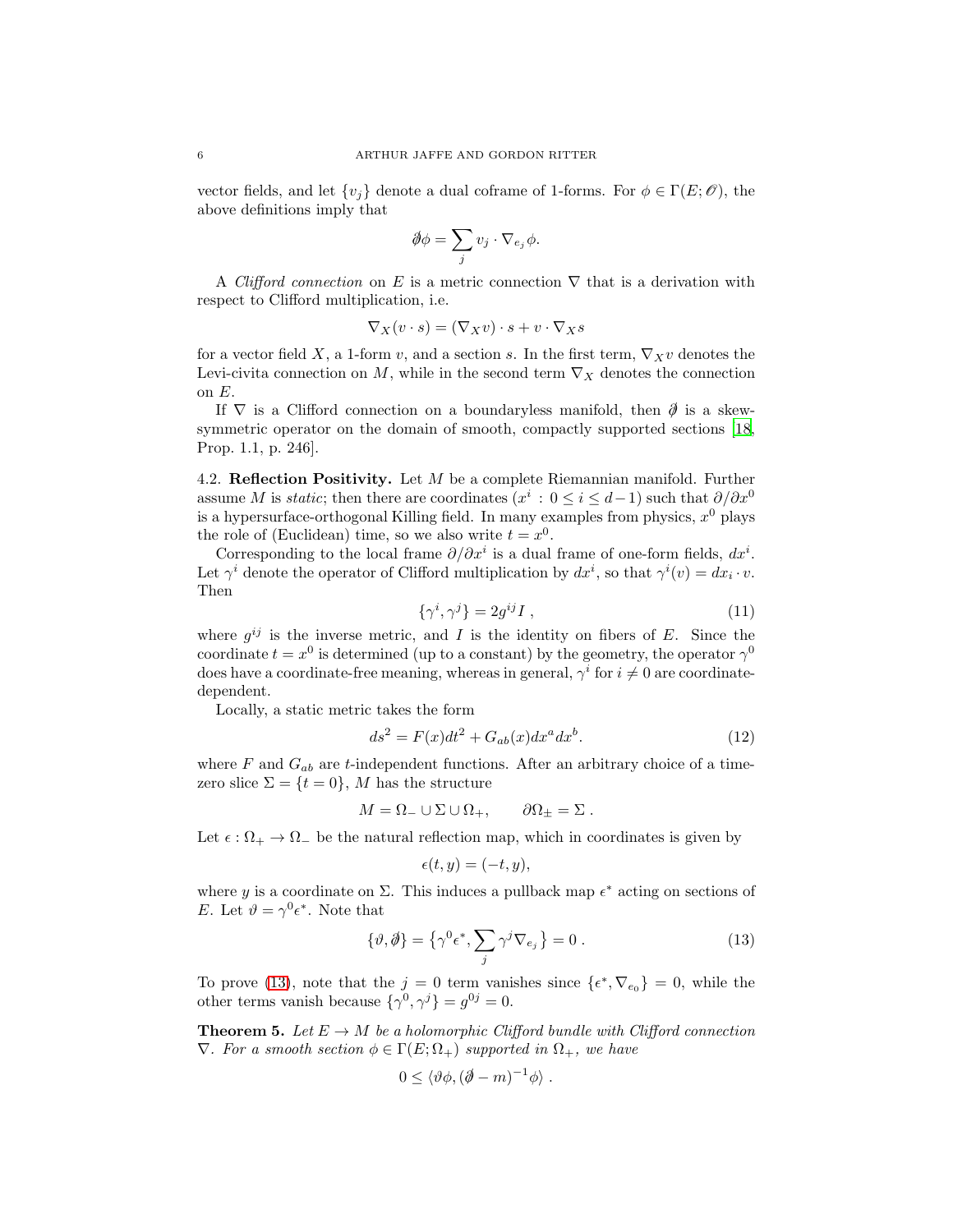*Proof.* Let  $u = (\partial \negthinspace / -m)^{-1} \phi$  and  $u^{\vartheta} = \vartheta u$ , so we have

<span id="page-6-0"></span>
$$
\langle \vartheta \phi, (\partial \!\!\!/ - m)^{-1} \phi \rangle = \langle \vartheta (\partial \!\!\!/ - m) u, u \rangle = \langle \vartheta \partial u, u \rangle - m \langle u^{\vartheta}, u \rangle
$$
  
\n
$$
= - \int_{\Omega_{-}} [\langle \partial u^{\vartheta}, u \rangle + m \langle u^{\vartheta}, u \rangle]
$$
  
\n
$$
= - \int_{\Omega_{-}} [\langle \partial u^{\vartheta}, u \rangle + m \langle u^{\vartheta}, u \rangle + \langle u^{\vartheta}, (\partial \!\!\!/ - m) u \rangle] \tag{14}
$$
  
\n
$$
= -i \int [\langle Du^{\vartheta}, u \rangle - \langle u^{\vartheta}, Du \rangle] \tag{15}
$$

$$
= -i \int_{\Omega_{-}} [\langle Du^{\vartheta}, u \rangle - \langle u^{\vartheta}, Du \rangle] \tag{15}
$$

where we used  $\{\vartheta, \vartheta\} = 0$ , and to obtain [\(14\)](#page-6-0) from the previous line, we used that  $(\partial\!\!\!/-m)u=0$  on  $\Omega_-.$ 

By [\[18](#page-10-6), p. 247], for any sections  $\alpha$ ,  $\beta$  of E we have

$$
\operatorname{div} X = -i[\langle D\alpha, \beta \rangle - \langle \alpha, D\beta \rangle]
$$

where X is the vector field defined by  $\langle X, v \rangle = \langle \alpha, v \cdot \beta \rangle_E$  for  $v \in \Omega^1(M)$ . Apply this with  $\alpha = u^{\vartheta}$  and  $\beta = u$  so, using [\(15\)](#page-6-0), we have

$$
\langle \vartheta \phi, (\partial \!\!\! / - m)^{-1} \phi \rangle = \int_{\Omega_-} \text{div} \, X \, dV,
$$

where  $\langle X, v \rangle = \langle \vartheta u, v \cdot u \rangle_E$  and dV is the volume element on M.

On Σ, the outward-pointing unit normal to  $\Omega$ <sub>−</sub> is the Killing vector  $\partial_t$  divided by its norm, i.e.  $\hat{n} = F^{-1/2} \partial_t$ , where F is defined in eq. [\(12\)](#page-5-1). Let  $\nu$  denote the 1-form dual to  $\hat{n}$ , so  $\nu = \sqrt{F}dx^0$ . Then by the divergence theorem,

$$
\int_{\Omega_-} \operatorname{div} X \, dV = \int_{\partial \Omega_-} \langle X, \nu \rangle \, dS.
$$

On  $\Sigma = \partial \Omega_-, \epsilon$  is the identity map and so  $u^{\vartheta} = \gamma^0(u)$ . Also,  $\nu \cdot s = \sqrt{F} \gamma^0(s)$ , so we have

$$
\langle X, \nu \rangle = \langle \vartheta u, \nu \cdot u \rangle_E = \langle \gamma^0(u), \sqrt{F} \gamma^0(u) \rangle
$$
, (on  $\Sigma$ ).

Hence

<span id="page-6-1"></span>
$$
\langle \vartheta \phi, (\partial \!\!\!/ - m)^{-1} \phi \rangle = \int_{\Omega_-} \text{div} \, X \, \text{d}V = \int_{\partial \Omega_-} \langle \gamma^0(u), \sqrt{F} \gamma^0(u) \rangle \, \text{d}S \ge 0. \tag{16}
$$

 $\Box$ 

The power of Theorem [5](#page-5-2) lies in its generality; the result is valid for any Clifford connection on any vector bundle over a static manifold. This includes as particular examples the Dirac operator on the spinor bundle  $S(\tilde{P})$  over a manifold with a spin structure  $\tilde{P} \to M$ , as well as the "twisted Dirac operator"  $D_F$  on the tensor product  $E = S(\tilde{P}) \otimes F$ , where F is a bundle with metric connection.

As a corollary to Theorem [5,](#page-5-2) we infer the existence of a Hilbert space  $\mathscr{H}_D$  whose inner product is given by

$$
(s, s')_D = \langle \vartheta s, (\partial \!\!\!/- m)^{-1} s' \rangle.
$$

Precisely,  $\mathscr{H}_D$  is the completion of the coset space  $\Gamma(E; \Omega_+) / \mathscr{N}_D$ , where  $\mathscr{N}_D$  is the kernel of the form  $(\cdot, \cdot)_D$ . The space  $\mathscr{H}_D$  can be interpreted as the one-particle space for a theory of fermions on the spacetime M.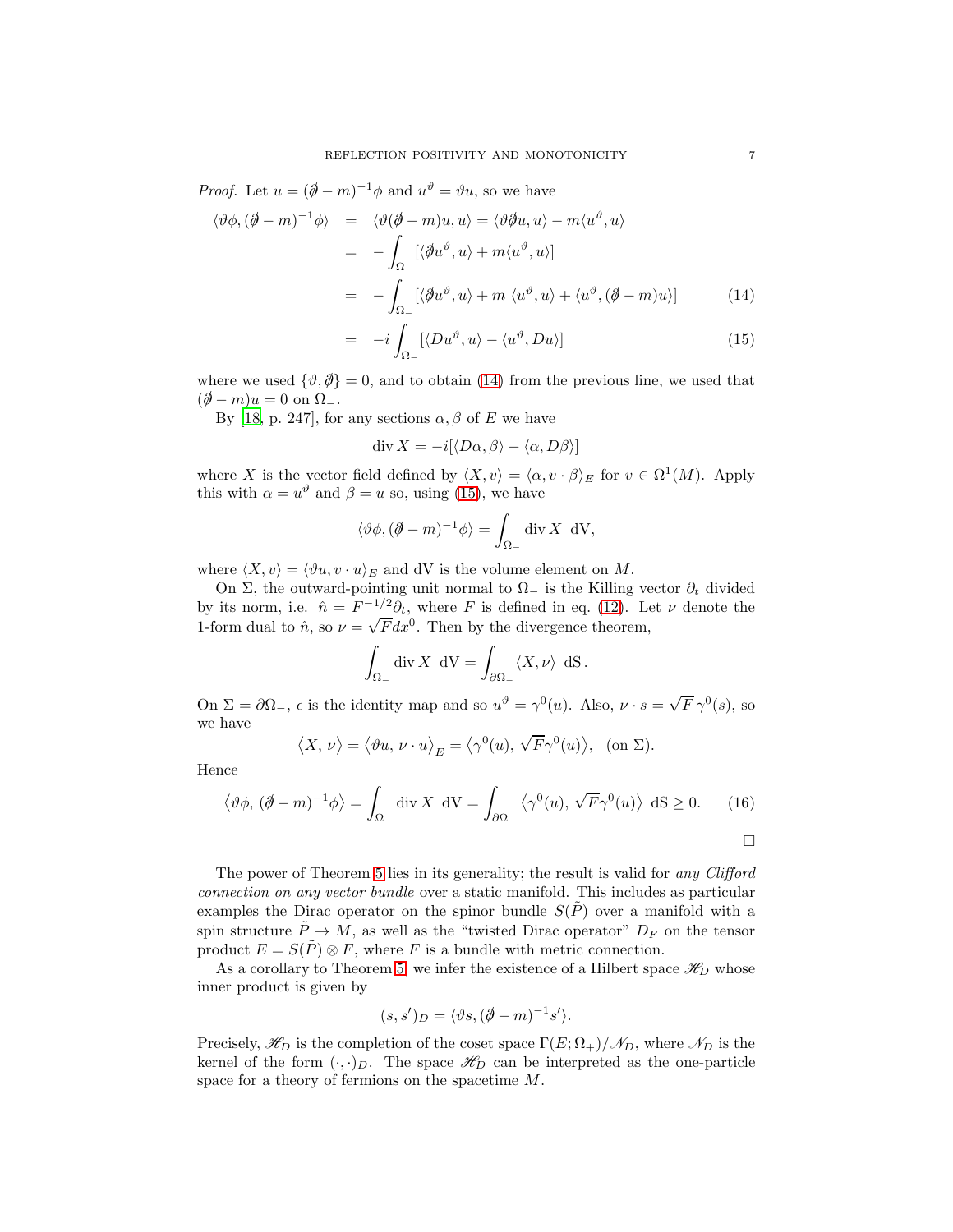4.3. Flat Spacetimes. It is very useful to see the abstract framework of the last two sections worked out in the explicit example of  $M = \mathbb{R}^d$ . In this case, we also prove reflection positivity by Fourier analysis.

For an integral operator C on  $L^2(\mathbb{R}^d)$ , we use the convention

$$
Cf(x) = \int C(x, y) f(y) dy.
$$

For  $C = (-\Delta + m^2)^{-1}$ , the kernel is translation-invariant, so we write  $C(x, y) = C$  $C(x - y)$ , and we may obtain the latter explicitly via the Fourier transform

$$
C(x, y) = C(x - y) = (2\pi)^{-d} \int \frac{e^{-ip(x - y)}}{p^2 + m^2} dp.
$$

Note that  $C(x - y) = \overline{C(y - x)} = C(y - x)$ . It follows that the integral kernel of  $\partial_x C$  is equal to  $\partial_x C(x-y)$ .

Let  $\gamma_j$ , for  $j = 0, \ldots, d-1$ , be a set of Hermitian operators<sup>[2](#page-7-0)</sup> on a complex Hilbert space  $V$  satisfying:

$$
\{\gamma_i, \gamma_j\} = 2\delta_{ij} I.
$$

Denote  $p = \sum_{i=0}^{d-1} \gamma_i p_i$ , with  $\phi$  defined similarly. This arises from the general theory of Section [4.1,](#page-4-2) by setting  $E = \mathbb{R}^d \times V$ , a trivial Hermitian vector bundle over  $\mathbb{R}^d$ with standard Riemannian and Clifford structures. Then

$$
\mathbf{p}^2 = \frac{1}{2} \{ \mathbf{p}, \mathbf{p} \} = \frac{1}{2} \sum_{a,b} p_a p_b \{ \gamma_a, \gamma_b \} = p^2 I.
$$

Similarly,  $\hat{\phi}^2 = \Delta$ , so  $-(\hat{\phi} + m)(\hat{\phi} - m) = -\Delta + m^2 = C^{-1}$  and hence

$$
(\partial \hspace{-0.25em}/ - m)^{-1} = -(\partial \hspace{-0.25em}/ + m)C.
$$

Let  $\epsilon(x_0, \vec{x}) = (-x_0, \vec{x})$  be a coordinate reflection. For  $f : \mathbb{R}^d \to V$ , define

$$
(\vartheta f)(x) := \gamma^0 f(\epsilon x). \tag{17}
$$

It follows that  $\vartheta$  is a self-adjoint operator on  $L^2(\mathbb{R}^d, V)$  with  $\vartheta^2 = I$ .

<span id="page-7-1"></span>**Theorem 6.** The operator  $(\partial \mathcal{L} - m)^{-1}$  is reflection-positive in the sense that

<span id="page-7-2"></span>
$$
\langle \vartheta f, (\partial \!\!\!/ - m)^{-1} f \rangle \ge 0 \quad \text{for} \quad \text{supp} \, f \subseteq \{x_0 > 0\}. \tag{18}
$$

We give two proofs of Theorem [6;](#page-7-1) one by Fourier analysis and one by potential theory.

Proof (Fourier analysis). By direct calculation,

$$
-\gamma^{0}(\partial \!\!\! /+m)C(x) = -\gamma^{0}\int dp_{0}d\vec{p}\left(\gamma^{0}(-ip_{0}) + \sum_{j>0}\gamma^{j}(-ip_{j}) + m\right)\frac{e^{-ipx}}{p^{2}+m^{2}},
$$

By contour integration, for any  $t \in \mathbb{R}$  we have:

$$
\int \frac{e^{-ip_0 t}}{p_0^2 + \omega^2} dp_0 = \frac{\pi e^{-|t|\omega}}{\omega}, \qquad \int p_0 \frac{e^{-ip_0 t}}{p_0^2 + \omega^2} dp_0 = -i\pi e^{-|t|\omega}.
$$

<span id="page-7-0"></span><sup>2</sup>An example in  $d = 4$  is  $\gamma_0 = \begin{pmatrix} 0 & I \\ I & 0 \end{pmatrix}$ , and  $\gamma_j = i \begin{pmatrix} 0 & \sigma_j \\ -\sigma_j & 0 \end{pmatrix}$  for  $j = 1, 2, 3$ .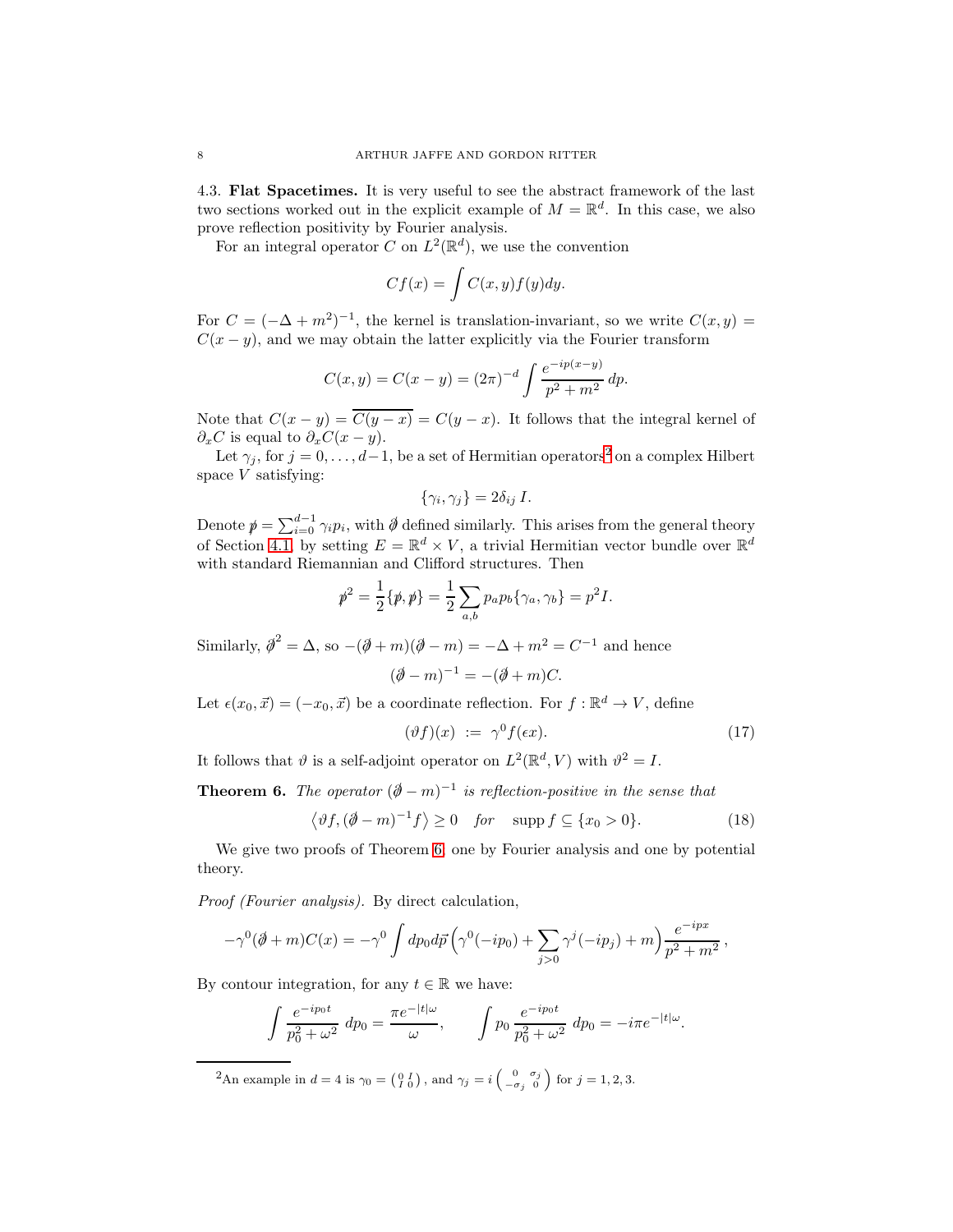We use these formulas with  $\omega = (\vec{p}^2 + m^2)^{1/2}$ , and  $t = x_0$ . So,

$$
-\gamma^{0}(\partial\!\!\!/\,\!+\,m)C(x) = \pi \int \left(e^{-|t|\omega} + \frac{e^{-|t|\omega}}{\omega}\Big[\sum_{j=1}^{d-1}i\gamma_{0}\gamma^{j}p_{j} - m\gamma_{0}\Big]\right)e^{-i\vec{p}\cdot\vec{x}}d\vec{p}
$$

$$
= \pi \int \frac{e^{-|t|\omega}}{\omega}A\,e^{-i\vec{p}\cdot\vec{x}}d\vec{p},
$$

where we define

 $\vec{\eta} := i\gamma^0 \vec{\gamma}, \ \ \omega = (\vec{p}^2 + m^2)^{1/2}, \ \ \text{and} \ \ A = \omega I + \vec{\eta} \cdot \vec{p} - m\gamma_0.$ 

Here, each component  $\eta_j$  and A are  $d \times d$  matrices, and A has  $\vec{p}$ -dependent matrix elements. The matrix  $\Omega = \vec{\eta} \cdot \vec{p} - m\gamma_0$  is Hermitian with  $\Omega^2 = \omega^2 I$ , hence  $A = \omega I + \Omega$ has eigenvalues  $0, 2\omega$ . In particular, A is a positive matrix. The rest of the proof depends only on the property  $A \geq 0$  and not on the details of A. To complete the argument, we now have

$$
\langle \vartheta f, (\partial \!\!\!/ - m)^{-1} f \rangle = \langle \epsilon^* f, \gamma_0 (\partial \!\!\!/ - m)^{-1} f \rangle
$$
  
\n
$$
= - \int_{x_0 < 0} dx \int_{y_0 > 0} dy \langle f(-x_0, \vec{x}), [\gamma_0 (\partial \!\!\!/ - m) C](x - y) f(y) \rangle
$$
  
\n
$$
= - \int_{x_0 < 0} dx \int_{y_0 > 0} dy \int d\vec{p} \langle f(-x_0, \vec{x}), A \frac{e^{-|x_0 - y_0| \omega}}{\omega} e^{-i\vec{p} \cdot (\vec{x} - \vec{y})} f(y) \rangle
$$
  
\n
$$
= \int d\vec{p} | \int e^{i\vec{p} \cdot \vec{x} - x_0 \omega} \Big( \frac{A}{\omega} \Big)^{1/2} f(x) dx \Big|^2 \ge 0.
$$

Proof (potential theory). We will now give a second proof of [\(18\)](#page-7-2), which follows the proof of Theorem [5.](#page-5-2) Rather than integrating out  $p_0$  in the Fourier transform, we will instead use integration by parts to reduce the expression to a boundary term. Note that  $\{\vartheta,\partial\}=0$ , as may be proved directly, or deduced as a special case of [\(13\)](#page-5-0).

Define  $u = (\partial \!\!\! / - m)^{-1} f$  and let  $u^{\vartheta} = \vartheta u = \gamma^0 \epsilon^* u$ . Then

<span id="page-8-0"></span>
$$
\langle \vartheta f, (\vec{\phi} - m)^{-1} f \rangle = \int_{\Omega_{-}} \langle \vartheta(\vec{\phi} - m)u, u \rangle dx = - \int_{\Omega_{-}} [\langle \vec{\phi}u^{\vartheta}, u \rangle + m \langle u^{\vartheta}, u \rangle] dx
$$

$$
= - \int_{\Omega_{-}} [\langle \vec{\phi}u^{\vartheta}, u \rangle + \langle u^{\vartheta}, (\vec{\phi} - m)u \rangle + m \langle u^{\vartheta}, u \rangle] dx \qquad (19)
$$

$$
= -\int_{\Omega_{-}} [\langle \partial u^{\vartheta}, u \rangle + \langle u^{\vartheta}, \partial u \rangle] dx \qquad (20)
$$

To obtain [\(19\)](#page-8-0), we used that  $(\partial \!\!\!/- m)u = f$  is zero on  $\Omega_{-}$ .

Now perform integration by parts on the first term in [\(20\)](#page-8-0), moving the  $\emptyset$  onto the u. All of the non-surface terms cancel. There is no boundary in the spatial directions, so we only need to compute the boundary term which occurs at the  $t = 0$  plane. To do this, consider

$$
-\int_0^\infty dx_0 \langle \gamma^0 \partial_0(\vartheta u), u \rangle = \int_{x_0=0} |u|^2 d^{d-1}x + (\text{non-surface terms}).
$$

<span id="page-8-1"></span> ${}^{3}$ It is interesting that in [\(19\)](#page-8-0), the explicit mass term cancels out. Thus all of the m-dependence is contained in u, which depends implicitly on m through the equation  $(\partial \! \! / -m)u = f$ .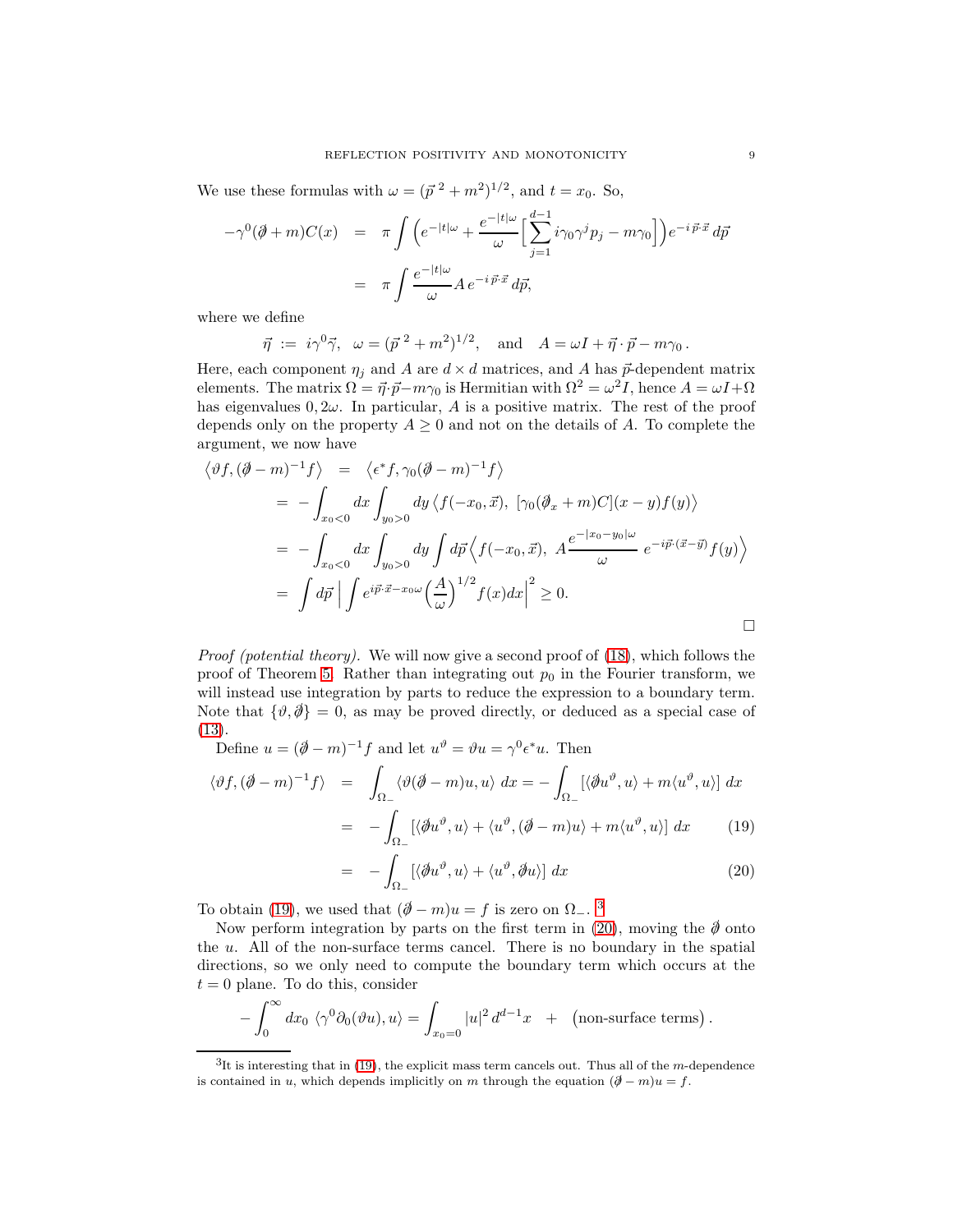Here we used that  $\vartheta u = \gamma^0 u$  on the boundary, and  $(\gamma^0)^2 = I$ . Then

$$
\langle \vartheta f, (\partial \!\!\! / - m)^{-1} f \rangle = \int_{x_0 = 0} |u|^2 d^{d-1} x \ge 0.
$$

The resulting formula for the fermionic inner product is the special case of [\(16\)](#page-6-1) with  $F = 1$ .

### 5. Further Directions

A more subtle question arises when one asks whether one can obtain a representation of these Euclidean Green's functions as expectations of "classical" Euclidean fields. Berezin proposed some time ago that classical fermion fields take values in a Grassmann algebra.

Osterwalder and Schrader demonstrated that one can have Euclidean Dirac fields. But they showed that one must double the number of degrees of freedom; in this way they introduced a Euclidean Dirac field  $\Psi$  that is independent from (anti-commutes with) its Dirac adjoint field  $\overline{\Psi}$ . The existence of a representation of the Dirac propagator as an expectation of products of Euclidean fields on curved spacetimes is, at present, an open question. The results in this paper show that a representation in terms of Euclidean Fermi fields is a reasonable thing to expect.

## **REFERENCES**

- <span id="page-9-5"></span>[1] Dmitri V. Alekseevsky, Andreas Kriegl, Mark Losik, and Peter W. Michor. Reflection groups on Riemannian manifolds. Ann. Mat. Pura Appl.  $(4)$ , 186(1):25–58, 2007.
- <span id="page-9-4"></span>[2] Isaac Chavel. Riemannian geometry, volume 98 of Cambridge Studies in Advanced Mathematics. Cambridge University Press, Cambridge, second edition, 2006. A modern introduction.
- <span id="page-9-10"></span>[3] Gian Fabrizio De Angelis, Diego de Falco, and Glauco Di Genova. Random fields on Riemannian manifolds: a constructive approach. Comm. Math. Phys., 103(2):297–303, 1986.
- <span id="page-9-2"></span>[4] J. Dimock. Markov quantum fields on a manifold. Rev. Math. Phys., 16(2):243– 255, 2004.
- <span id="page-9-0"></span>[5] J. Fröhlich. Unbounded, symmetric semigroups on a separable Hilbert space are essentially selfadjoint. Adv. in Appl. Math., 1(3):237–256, 1980.
- <span id="page-9-3"></span>[6] Matthew P. Gaffney. The harmonic operator for exterior differential forms. Proc. Nat. Acad. Sci. U. S. A., 37:48–50, 1951.
- <span id="page-9-9"></span>[7] James Glimm and Arthur Jaffe. A note on reflection positivity. Lett. Math. Phys., 3(5):377–378, 1979.
- <span id="page-9-8"></span>[8] James Glimm and Arthur Jaffe. Quantum physics. Springer-Verlag, New York, second edition, 1987. A functional integral point of view.
- <span id="page-9-7"></span>[9] Arthur Jaffe and Gordon Ritter. Quantum field fheory on curved backgrounds. II. the Euclidean functional integral. Comm. Math. Phys., 270(2):545–572, 2007.
- <span id="page-9-1"></span>[10] Arthur Jaffe and Gordon Ritter. Quantum field theory on curved backgrounds. II. spacetime symmetries. submitted, 2007. [\[arXiv:0704.0052v](http://arxiv.org/abs/0704.0052)1].
- <span id="page-9-6"></span>[11] Tosio Kato. Perturbation theory for linear operators. Classics in Mathematics. Springer-Verlag, Berlin, 1995. Reprint of the 1980 edition.